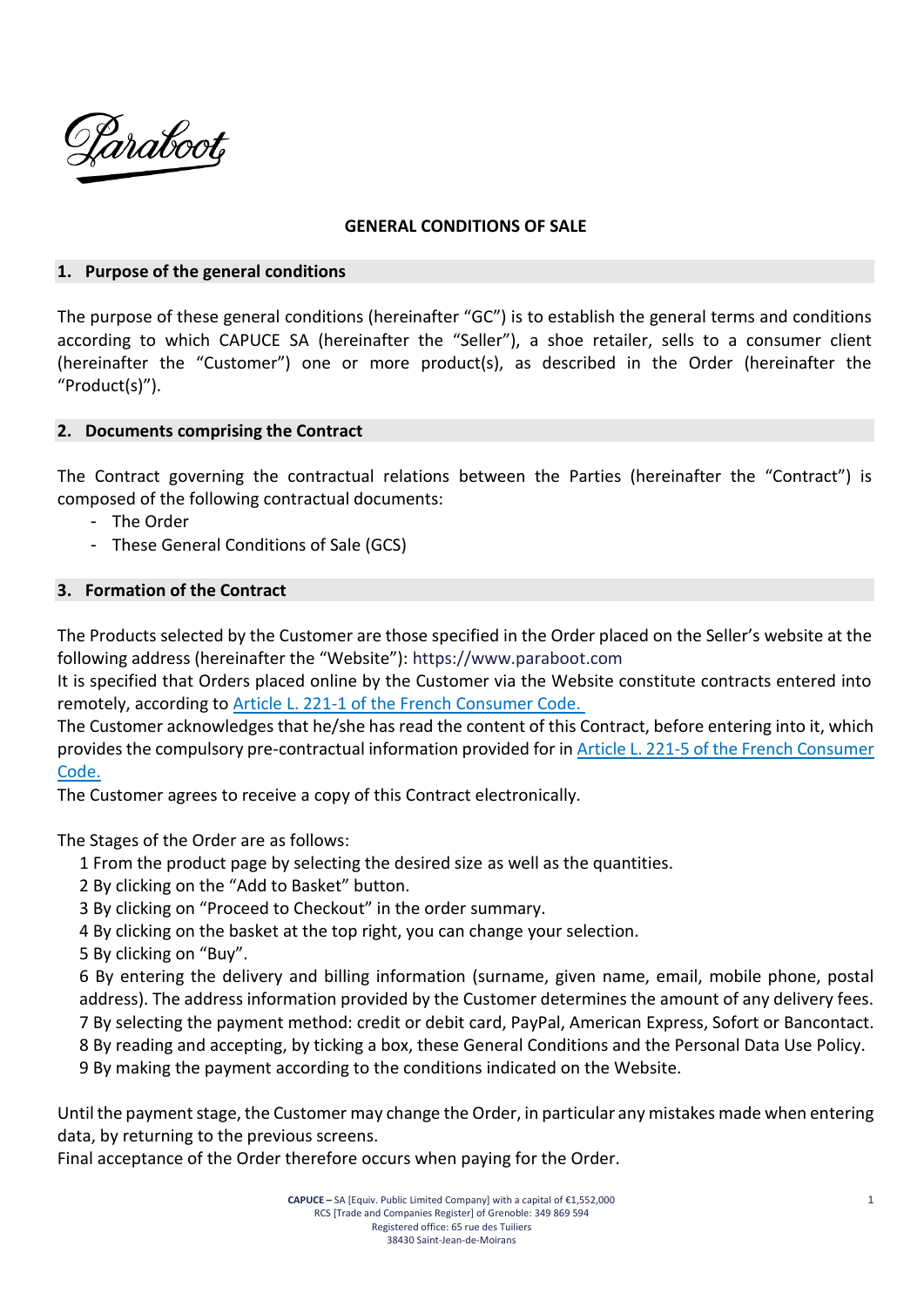Confirmation of the Order placed is provided on the Website after payment is confirmed. The Order confirmation includes a summary of the contents of the Order, the Order number and date, the Order amount, as well as the Customer's delivery address.

The Order confirmation is sent simultaneously by email to the Customer at the given address.

The Seller reserves the right to reject an Order, particularly in the event of suspected fraud or proven fraud (fraudulent personal details, etc.).

## **4. Conditions applicable to the Products**

## **4.1 Product availability**

When an Order is placed, the Seller undertakes to make every effort to provide the Customer with information concerning the availability of various Products. In the event of unavailability after an Order is placed, the Customer will be informed as soon as possible by email and will be fully reimbursed for all costs incurred at the time of the Order.

## **4.2 Place of delivery – Delivery fees**

Products are delivered to the delivery address provided by the Customer or to a pickup point. The delivery address may be different from the billing address. Possible geographical delivery zones and pickup points are those indicated on the Website on the Order date.

## **4.3 Delivery times**

The Products sold to the Customer are delivered within the time frames indicated at the time of the Order. The Seller undertakes to adhere to the agreed delivery times, it being specified that the maximum delivery time for Products once an Order is approved is 30 working days. In the event that a significant delivery delay is known to the Seller, the Customer will be informed by email.

# **4.4 Checking of Products upon receipt – After-sales service**

The Customer undertakes to check the Product(s) at the time of receipt and to mention any concerns upon delivery, particularly in the event of damaged packaging or non-conformity of the Order. The Customer notifies the Seller of his/her concerns regarding the Product(s) delivered within a maximum of five (5) working days following the date on which the Product(s) are received by contacting customer service at the following address: service@paraboot.com

The Seller undertakes to reimburse the Customer, apply a discount or issue a credit note valid for one year if, after checking, a complaint made in the prescribed manner and within the prescribed deadline, proves to be well-founded.

# **4.5 Questions**

For any information concerning the status of an Order or for any questions, Customers may contact customer service either by telephone on 04 76 93 88 00 (cost of a local call from a landline), this service is available from Monday to Friday from 8.30am to 12.30pm and from 1.30pm to 5pm (closed Saturdays, Sundays and bank holidays), or by email: service@paraboot.com

# **4.6 Guarantee covering Product(s) sold applicable to French Customers or those residing in France**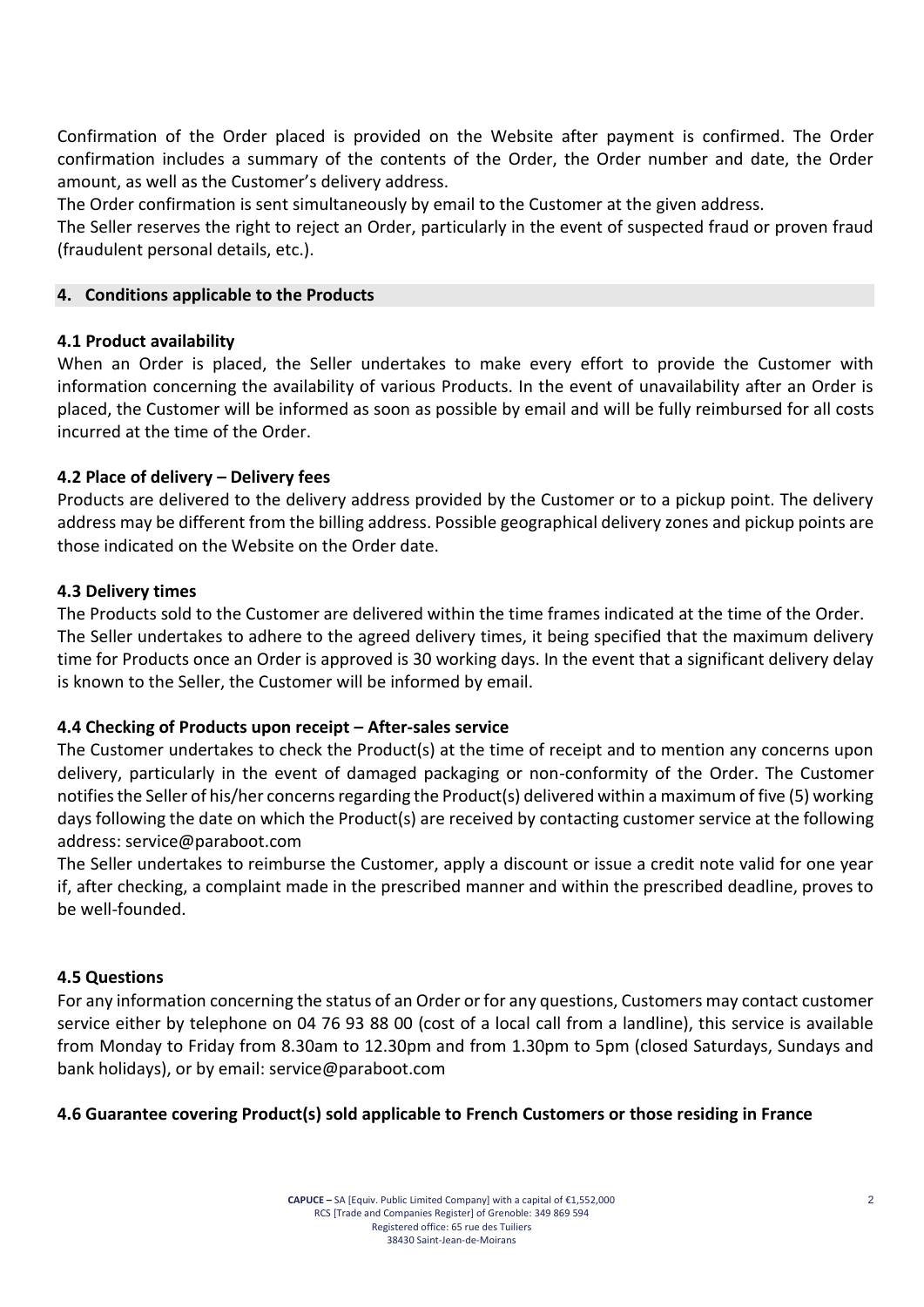French Customers or those residing in France benefit from the legal conformity guarantee pursuant to Articles L. 217-4 to L. 217-13 of the French Consumer Code and the hidden defects guarantee pursuant to Articles 1641 to 1648 and 2232 of the French Civil Code.

## **Article L. 217-4 of the French Consumer Code**

The Seller delivers a product in conformity with the contract and responds to any conformity faults that exist at the time of delivery.

The Seller also responds to any conformity faults resulting from packaging, assembly or set-up instructions, when it was responsible for this under the contract or when this was carried out under its responsibility.

# **Article L. 217-5 of the French Consumer Code**

The product conforms to the contract:

1 If it is fit for the purpose usually expected of a similar product and, where applicable:

- if it matches the description provided by the Seller and has the properties the Seller presented to the buyer in the form of a sample or model;
- if it has the properties a buyer can legitimately expect based on the public representations made by the Seller, the producer or by its representative, particularly in advertisements or labels;

2 Or if it has the features defined by common agreement by the parties or is fit for any special use sought by the buyer, which has been notified to and accepted by the Seller.

## **Article L. 217-12 of the French Consumer Code**

Actions resulting from non-conformity are limited to two years from delivery of the product.

# **Article L. 217-16 of the French Consumer Code**

When the buyer asks the Seller for a repair covered by the guarantee during the period of the commercial guarantee granted when the movable good was purchased or repaired, any period of immobilisation of at least seven days is added to the remaining period of the guarantee.

This period starts when the purchaser requests action or makes the product in question available for repair, if this postdates the request for action.

# **Article 1641 of the French Civil Code**

The Seller is bound by the guarantee for hidden defects in the item sold which make it unfit for the purpose for which it is intended, or which restrict this purpose to such an extent that the buyer would not have purchased it, or would only have paid a lower price, if it had known this.

# **Article 1644 of the French Civil Code**

In the case of Articles 1641 and 1643, the buyer can choose between returning the item and being reimbursed for the price, or keeping the item and receiving a partial refund of the price.

# **Article 1646 of the French Civil Code**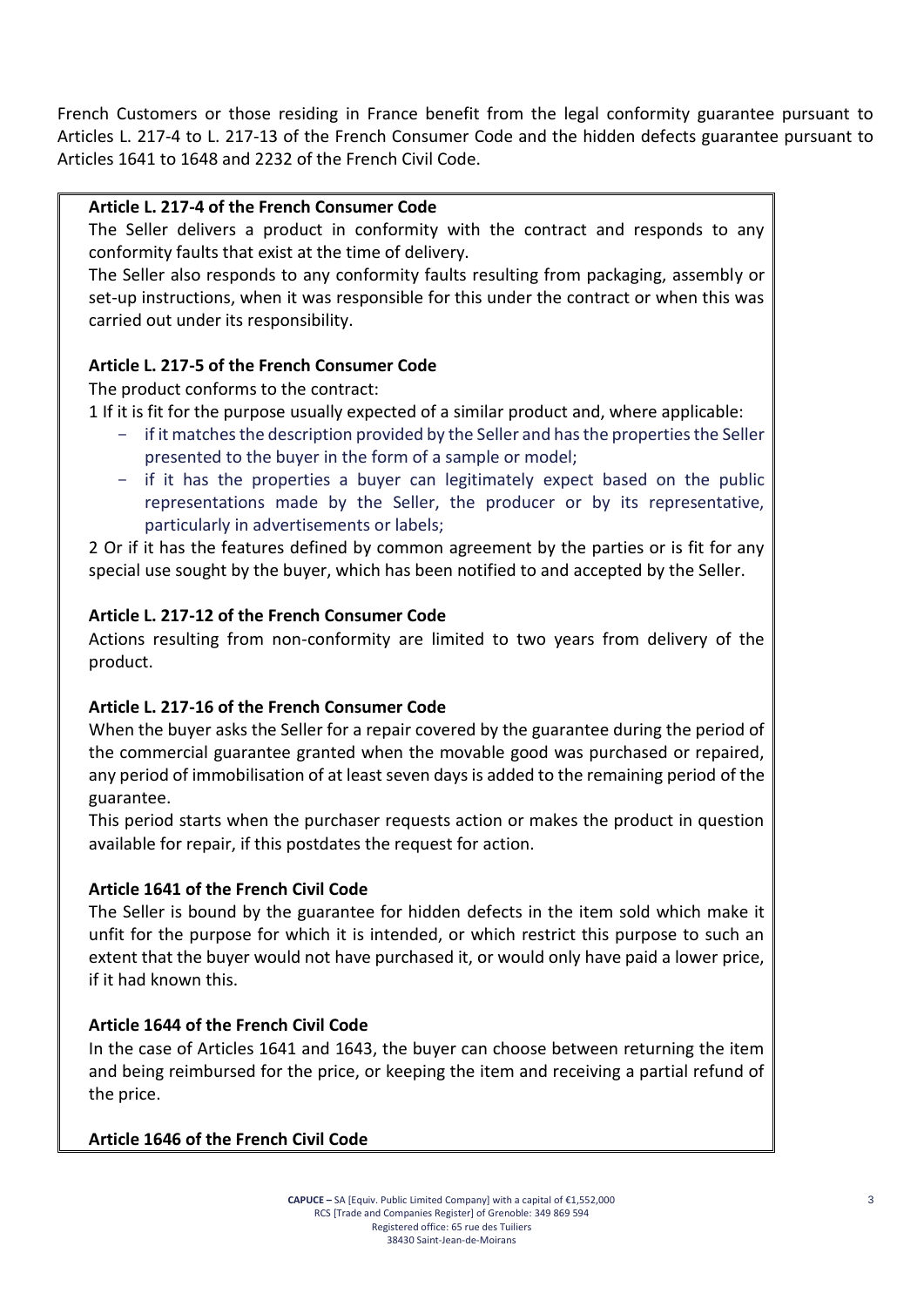If the Seller was unaware of the defects in the item, it shall only be bound to refund the price and to reimburse the buyer for the costs incurred by the sale.

# **Article 1648 of the French Civil Code**

Actions resulting from redhibitory defects must be brought by the buyer within a period of two years from the discovery of the defect.

The Customer has two (2) years to exercise either of these guarantees. For non-conformity, the period starts from the delivery of the Product. For hidden defects, the period starts from the discovery of the defect. If the obvious defect, non-conformity or hidden defect in the item, as declared by the Consumer Client, is recognised following an expert assessment, where applicable, the Seller may repair or replace the Product free of charge. In the event that it is impossible to repair or replace the Product, the Seller will reserve the right to reimburse the Customer at its expense.

The Customer is informed that spare parts for the Product(s) are available for a period of 2 years on the market.

The Seller may not, however, be held liable for the incorrect use, incorrect care and/or the intensive use that the Customer may make of the Products.

# **5. Conditions applicable to the right of withdrawal**

# **5.1 Existence of the right of withdrawal**

The Customer benefits from a withdrawal period of 14 calendar days without having to provide a reason or pay a penalty.

For the sale of Products, the period starts from the day following receipt of the Product and is extended until the 1st working day if the period expires on a Saturday or Sunday.

The right of withdrawal applies exclusively to unaltered products in new condition. Thus, any use of the product altering its new condition thereafter prevents the right of withdrawal from being exercised.

# **5.2 Exercising the right of withdrawal**

The Customer may use the withdrawal form below, but this is not compulsory. In order to comply with the withdrawal deadline, the Customer must simply write to the following email address before the deadline passes, making known his/her intention to withdraw: [service@paraboot.com](mailto:service@paraboot.com)

The Customer may also complete the return form, available in the Customer's account, by clicking on the relevant Order number in the order history.

| Model withdrawal form that the Customer may use (not compulsory)                 |
|----------------------------------------------------------------------------------|
| For the attention of CAPUCE SA:                                                  |
| I hereby inform you of my withdrawal request concerning Order no.<br>received on |
| Reference of item to be returned                                                 |
| Description of item to be returned                                               |
| Size of item to be returned                                                      |
|                                                                                  |
| Customer name                                                                    |
| Customer address                                                                 |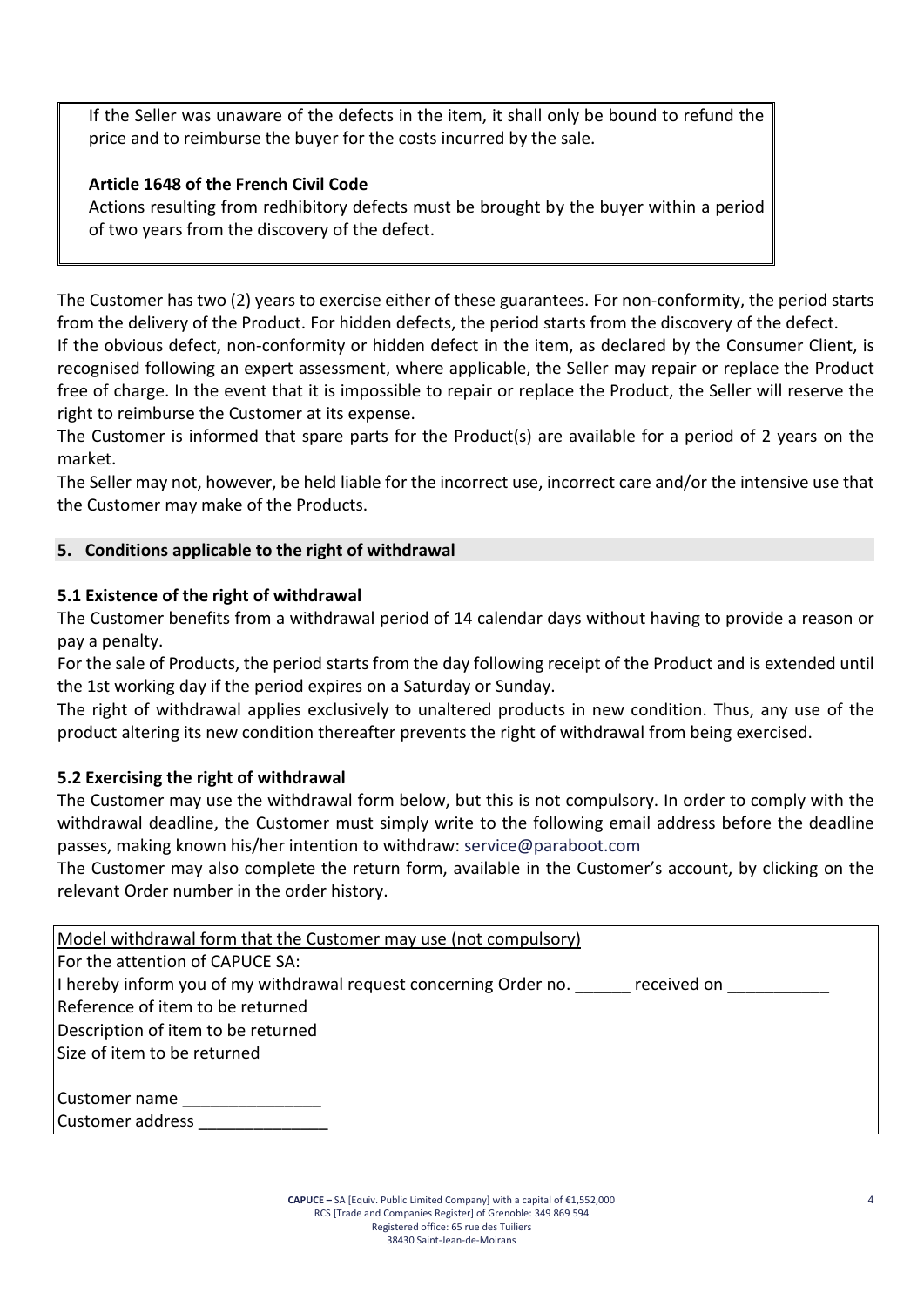| Email                                                               |
|---------------------------------------------------------------------|
| <b>IDate</b>                                                        |
| Signature (only in the event that this form is sent as a hard copy) |

The Customer must return the Product(s), without excessive delay, and in any event no later than 14 days following the electronic withdrawal notice sent to CAPUCE SA at the following address: 65 rue des Tuiliers 38430 Saint-Jean-de-Moirans, France, in its original packaging, along with all the items with which it was delivered to the Customer, as well as the following documents. The Customer must indicate the following on the package: "E-COMMERCE RETURN"

Return postage for the Product(s) shall be paid for by the Seller. Customer service will provide the Customer with a partner label to attach to the package, which must be dropped off at a parcel pickup point. The Customer is able to choose a delivery method him/herself. The Customer will then cover all of the return postage for this chosen delivery method.

If the Product is intact, the Seller will reimburse the Customer for all amounts paid (including delivery fees), no later than 14 days following receipt of the Product(s) returned by the Customer, using the same payment method as the payment, unless the Customer expressly requests another payment method.

# **6. Financial conditions**

# **6.1 Product prices**

Current Product prices are those indicated on the Website at the time of the Order.

Depending on the language selected by the Customer, prices are given in Euros/Pounds Stirling/Japanese Yen/South Korean Won on the Product pages. However, at the time of payment the price is given in Euros. Except in certain cases, prices are VAT inclusive. Prices excluding taxes and including all taxes are given at the time of the Order. Any changes to taxes and fees will in principle be passed on to the Customer.

Delivery fees may apply depending on the delivery zone requested. The Customer is informed of these fees at the time of the Order.

The Seller also reserves the right to offer preferential rates. The conditions and duration of these benefits will be indicated on the Website or communicated to the Customer.

# **6.2 Potential customs duty and taxes for the Products**

When the Customer orders Products to be delivered to French Overseas Departments or outside the European Union, he/she is considered to be the importer of the Products. As such, the Customer must comply with all the laws and regulations of the country in which he/she receives the Products. The Customer may be subject to duties and import taxes, which are collected when the package arrives at its destination. Unless otherwise indicated at the time of the Order, the Seller pays any customs duty and taxes applicable to the Products.

# **6.3 Payment of the price**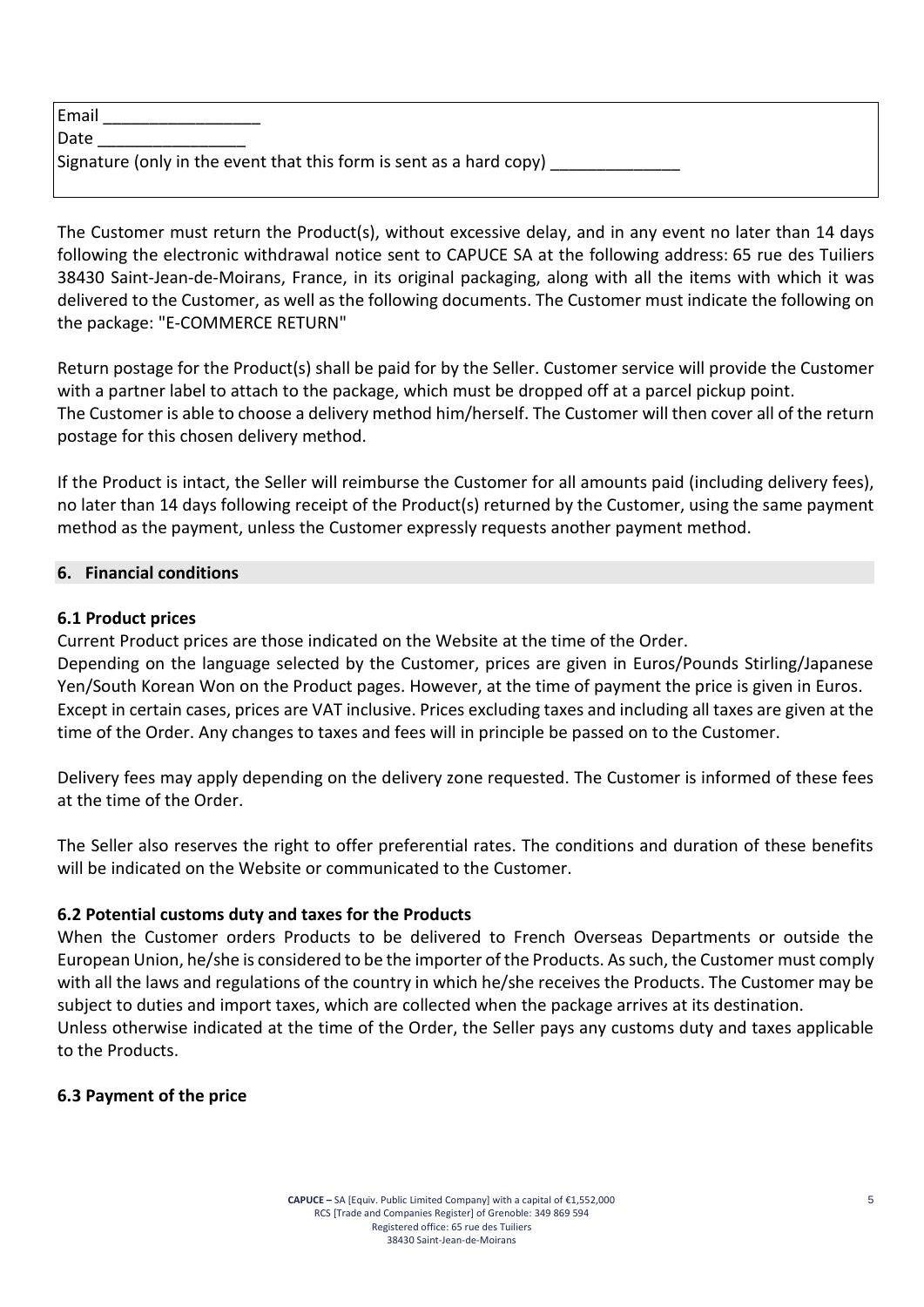Product prices are payable in full at the time of the Order. Payments may be made by credit or debit card, PayPal, American Express, Sofort and Bancontact. Depending on the country concerned, other payment methods are made available on the Website.

The Customer will not be debited until the Product(s) in the Order are dispatched.

## **6.4 Electronic invoices**

The Customer is informed and agrees to receive the invoice corresponding to his/her Order by email.

## **6.5 Late payment**

In the event of late payment, late penalties calculated on the basis of the legal interest rate will be applied after a formal notice is sent and is not successful within 15 days of receipt.

## **7. Conditions of use and care of the Products**

The Customer undertakes to take note of and adhere to the conditions of use of the Products, which are available on the Website. Instructions including care advice are given to the Customer at the time the Product(s) are delivered.

The Seller may not, however, be held liable for the incorrect use, incorrect care and/or the intensive use that the Customer may make of the Products.

The Customer shall refrain from reselling the Product(s) ordered and undertakes to use them for strictly personal use.

## **8. Intellectual property**

The Seller holds the intellectual property rights to the Product(s) sold to the Customer, and to the Paraboot and Galibier brands in particular.

The Customer acknowledges that this document confers upon him/her no intellectual property rights to the Products. The sale of the Products under the conditions provided for in this document may not be interpreted as the transfer of any intellectual property right, as defined in the French Intellectual Property Code.

The Customer undertakes not to infringe upon the Seller's intellectual property rights in any way whatsoever and not to carry out any actions liable to result in the counterfeiting of all or part of any component or part of the Products.

The Customer is informed of the fact that failure to comply with these provisions exposes him/her to legal action (unfair competition, counterfeiting, etc.).

### **9. Force majeure**

The Seller may not be held liable for any delay or failure in the performance of any one of its obligations under this Contract, or of an Order taken pursuant to this Contract, if the aforementioned delay or failure is due to the occurrence of an event of force majeure normally recognised by the case law of the French courts and tribunals.

Notwithstanding the events of force majeure normally recognised by the case law of the French courts and tribunals, by express agreement between the Parties the following are considered as events of force majeure: acts of terrorism, wars, total or partial strikes and lock-outs of third-party businesses impacting on the service, bad weather, epidemics, blockage of traffic routes, means of transport or supply for any reason whatsoever, pandemics, earthquakes, fires, storms, floods, water damage, government or legal restrictions,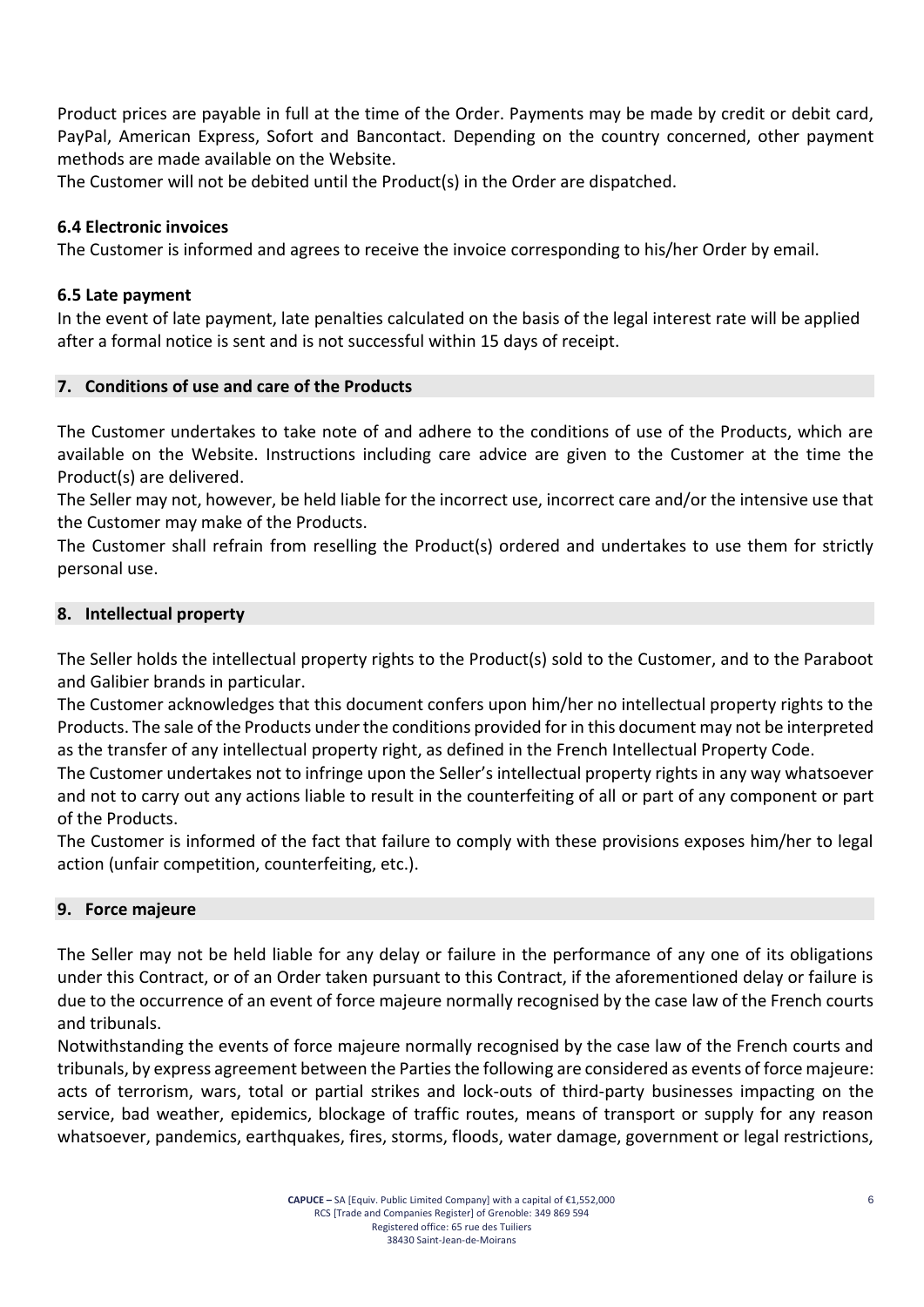legal or regulatory changes to forms of marketing and the blockage of telecommunications (France Télécom networks or technical hubs).

A Customer wishing to invoke an event of force majeure must notify the Seller of this by registered letter with acknowledgement of receipt as soon as possible once he/she becomes aware of such an event. As soon as the effects resulting from the event of force majeure invoked have disappeared, the Seller shall inform the Customer without delay, by any means, and shall immediately resume performance of its obligation.

In the event that the effects resulting from the event constituting a case of force majeure persist for more than one (1) month, the Parties agree that this Contract may be terminated automatically at the initiative of the first Party to take action, by registered letter with acknowledgement of receipt.

## **10. Subcontracting/Assignment**

The Customer gives the Seller general permission to subcontract all or part of the services to any service provider of its choice.

In any event, the Seller shall remain liable with regard to the Customer for the correct performance of the contract and of the services by the subcontractor to which it has recourse.

The Seller is also authorised to assign the Contract to any assignee of its choice. In the event that this Contract is assigned by the Seller, the Customer agrees that the Seller shall not be held jointly and severally liable for the correct performance of the Contract by the assignee.

Any assignment, subrogation, substitution or any other form of transfer of this Contract by the Customer is prohibited without the prior written agreement of the Seller.

## **11. Liability**

Pursuant to current legal provisions, the Seller is liable with regard to the Customer, by operation of law, for the correct performance of the obligations arising from a Contract entered into remotely. However, it may claim exemption from all or part of its liability by providing proof that the non-performance or the incorrect performance of the Contract is attributable either to the Customer or to the unforeseeable and insurmountable fault of a third party to the Contract, or to an event of force majeure.

The Customer alone is liable for the choices he/she makes. Thus, the Parties agree that the Seller may not be held liable due to the unsuitability of a Product for the needs of the Customer.

Furthermore, the Seller is only liable for the services for which it is expressly made responsible within the context of this Contract.

The Seller is not liable for any resulting damages related to the communication network or failures in the Customer's internet access.

Finally, the Seller may only be held liable for the direct damages attributable to it for the performance or non-performance, even partial, of its obligations under the Contract, it being specified that indirect damages are excluded.

Thus, the Seller may not be held liable for any indirect damage, loss of opportunity, loss of data, damage to image or any other special damage or events beyond its control or for any fact not attributable to it.

By express agreement between the Parties, and in the absence of proven failure to perform, the Seller's liability is limited, including all direct damages, to the amount of €2,000.

### **12. Termination for failure to perform**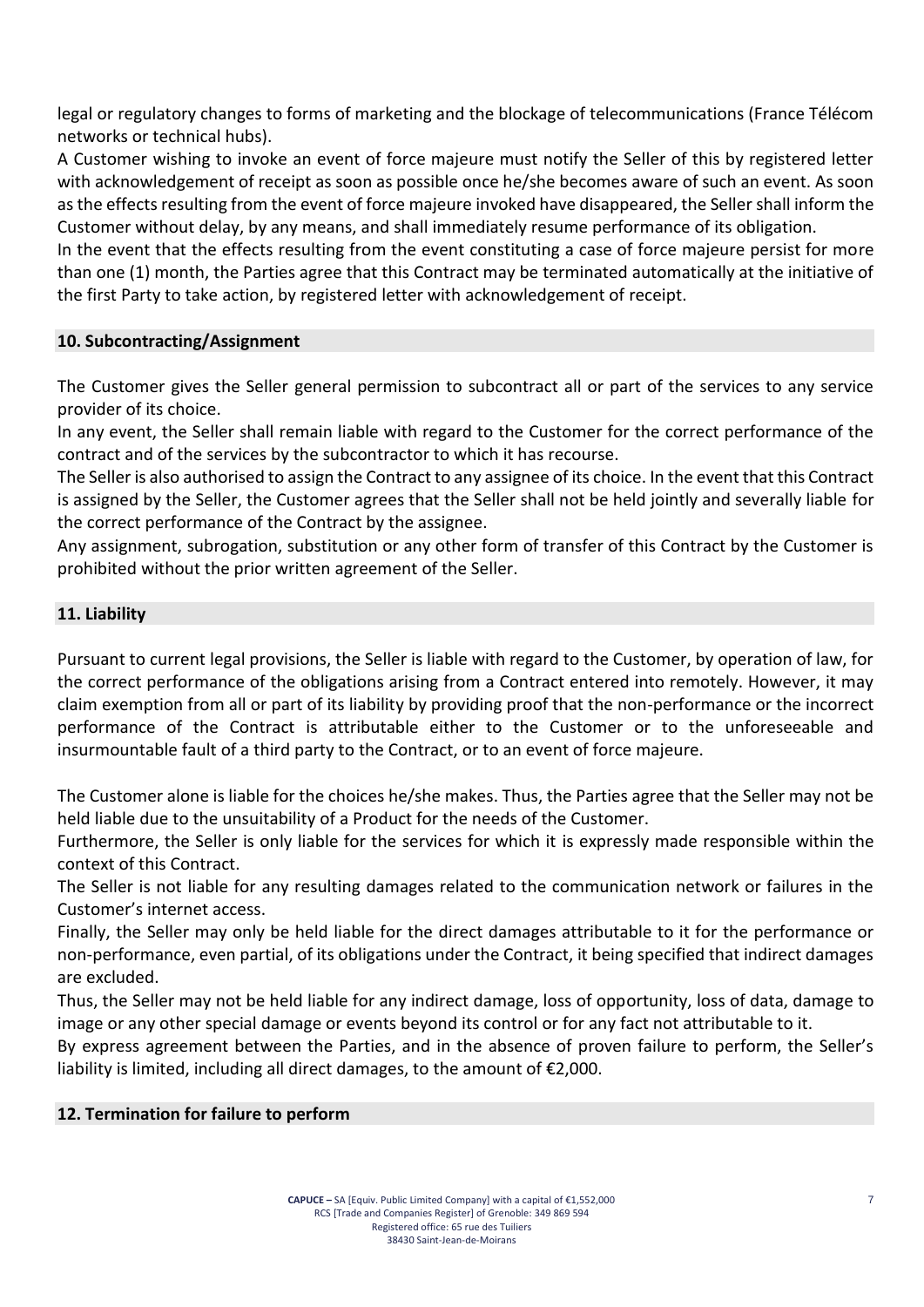In the event of failure by a Party to perform one of its obligations under this Contract, the other Party shall have the right, 30 days following formal notice sent by registered letter with acknowledgement of receipt that has gone unheeded, to terminate this Contract automatically without prejudice to any damages it may claim as a result of the failures invoked.

## **13. Agreement on proof**

The Customer acknowledges the validity and evidential value of the electronic exchanges and recordings made by the Seller and accepts that the said recordings receive the same evidential value as a written document signed by hand. All data and computerised or digital files recorded on the Website, and more generally on the Seller's computer infrastructure, will be considered as proof of the facts to which they relate.

## **14. Personal data**

Within the context of the Contract, the Seller may be required to process the Customer's personal data. Rules concerning the protection of personal data are provided for in the privacy policy available here.

## **15. Various provisions**

Each of the clauses of this Contract must be interpreted, insofar as possible, in such a way that it is validated with regard to the law applicable to it. If one of the stipulations of this Contract proves to be illegal, null and void or unenforceable by any competent court or administrative authority under the terms of an enforceable judgment, this stipulation shall be deemed never to have existed, without changing the validity of the other stipulations, and shall be replaced by a valid stipulation of equivalent effect, which the Parties undertake to negotiate in good faith, and such as the Parties would have agreed upon had they known the illegality, nullity or unenforceability of the said stipulation.

The fact that a Party does not avail itself of any provision of this Contract shall in no event be construed as a waiver of its right to require that each of its clauses and conditions be adhered to.

### **16. Applicable law – Competent courts**

The French version of these General Conditions is authentic and takes precedence over any other version written in a foreign language.

The Contract is governed by French law.

Pursuant to Articles L. 611-1 et seq. of the French Consumer Code, the Consumer Client has the right to have recourse free of charge (with the exception of any legal and expert fees) to a consumer mediator with a view to the amicable resolution of a dispute between it and the Seller.

The Seller adheres to the e-commerce mediation department of the FEVAD (Fédération du e-commerce et de la vente à distance) [Federation of e-commerce and distance selling], whose contact details are as follows: 60 Rue La Boétie – 75008 Paris –[http://www.mediateurfevad.fr.](http://www.mediateurfevad.fr/)

Following a preliminary written request by the Consumer to the Seller's customer service department that has not been successful, the mediation department may be contacted for any consumer disputes that have not been settled.

The European Commission's online amicable dispute resolution platform has been open to the public since 15 February 2016. Any consumer encountering a dispute with a company located within the territory of the Union is able to file a request for mediation through this European platform. The Customer may also refer to the European Commission website dedicated to consumer mediation: